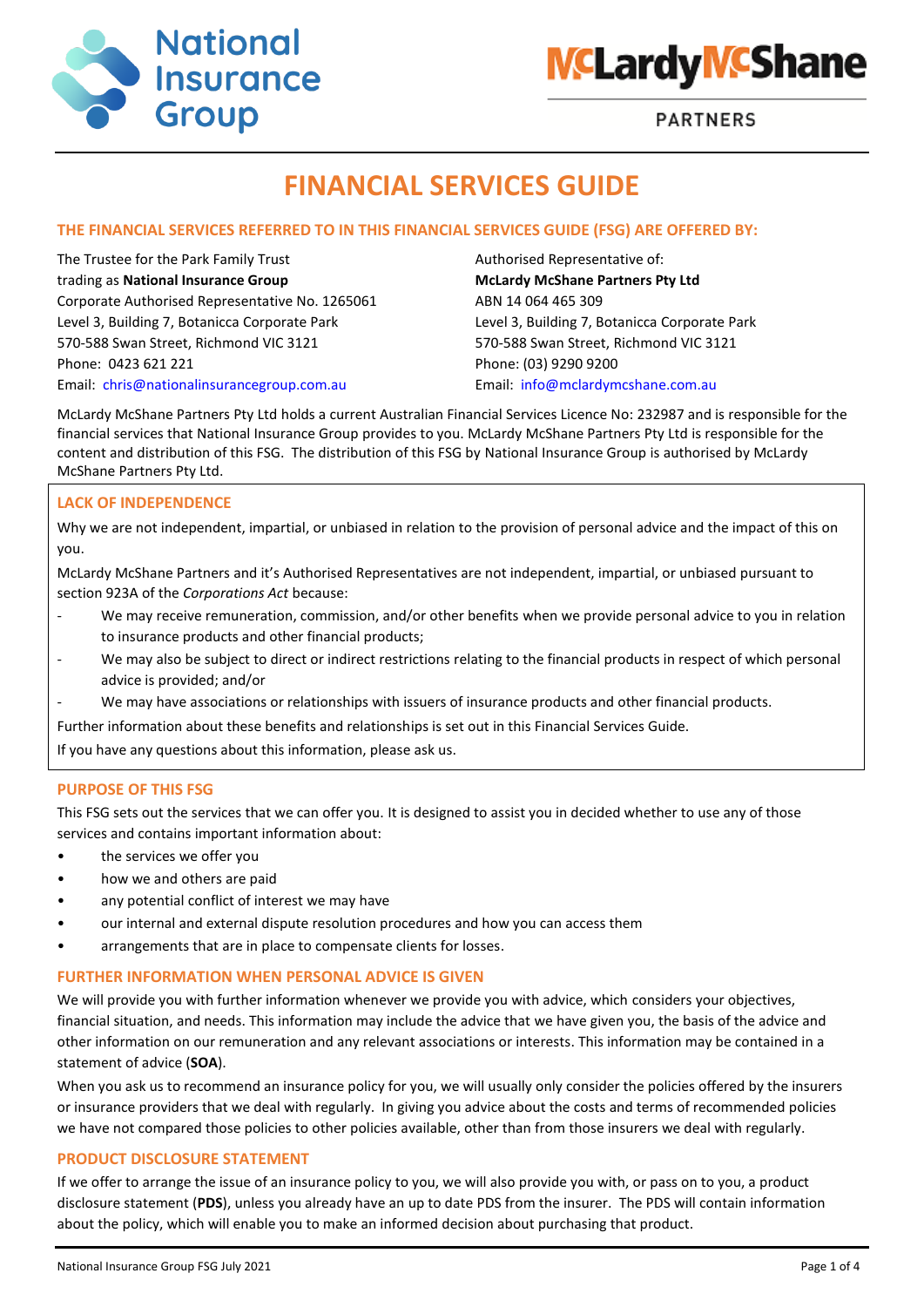



#### **FROM WHEN DOES THIS FSG APPLY?**

This FSG applies from 1 July 2021 and remains valid unless a further FSG is issued to replace it. We may give you a supplementary FSG. It will not replace this FSG but will cover services not covered by this FSG.

#### **HOW CAN I INSTRUCT YOU?**

You can contact us to give us instructions by post, phone, fax or email on the contact number or details mentioned above.

#### **WHO IS RESPONSIBLE FOR THE FINANCIAL SERVICES PROVIDED?**

McLardy McShane Partners Pty Ltd is responsible for the financial services that will be provided to you, or through you to your family members, including the distribution of this FSG.

The contact details for McLardy McShane Partners Pty Ltd on page 1 of this FSG.

## **WHAT KINDS OF FINANCIAL SERVICES ARE YOU AUTHORISED TO PROVIDE TO ME AND WHAT KINDS OF FINANCIAL PRODUCT/S DO THOSE SERVICES RELATE TO?**

National Insurance Group is authorised to advise and deal in general insurance products to wholesale and/or retail clients under McLardy McShane Partners Pty Ltd's Australian Financial Service Licence. We will do this on your behalf as your broker unless we tell you otherwise.

Sometimes we will act under a binder or agency McLardy McShane Partners Pty Ltd has from an insurer. When we act under a binder or agency, we will be acting as the agent of the insurer. This means that we represent and act for the insurer, not for you. We will tell you when we act under a binder or agency to arrange your insurance or advise you about your insurance needs.

#### **RETAIL CLIENTS**

Under the Corporations Act 2001 (the Act) Retail Clients are provided with additional protection from other clients. The Act defines Retail Clients as: Individuals or a manufacturing business employing less than 100 people or any other business employing less than 20 people and that are purchasing the following types of insurance covers: Motor vehicle, home building, contents, personal and domestic, sickness/accident/travel, consumer credit and other classes as prescribed by regulations. Some of the information in this FSG only applies to Retail Clients and it is important that you understand if you are covered by the additional protection provided.

#### **WILL I RECEIVE TAILORED ADVICE?**

Maybe not in all cases. However, we may need information about your personal objectives, details of your current financial situation and any relevant information, so that we can arrange insurance policies for you, or to give you advice about your insurance needs. We will ask you for the details that we need to know.

In some cases, we will not ask for any of this information. If we do not ask, or if you do not give us all the information we ask for, any advice you receive may not be appropriate to your needs, objectives, and financial situation.

You should read the warnings contained in any SOA, or any other warnings that we give you, carefully before making any decision about an insurance policy.

Where we provide you with advice about your insurance arrangements, that advice is current at the time that we give it. We will review your insurance arrangements when you inform us about changes in your circumstances, or upon renewal of your insurances.

#### **CONTRACTUAL LIABILITY AND YOUR INSURANCE COVER**

Many commercial or business contracts contain clauses dealing with your liability (including indemnities or hold harmless clauses). Such clauses may entitle your insurers to reduce cover, or in some cases, refuse to indemnify you at all. You should seek legal advice before signing and accepting contracts. You should inform us of any clauses of this nature before you enter into them.

## **WHAT INFORMATION DO YOU MAINTAIN IN MY FILE AND CAN I EXAMINE MY FILE?**

McLardy McShane Partners Pty Ltd maintains a record of your personal profile, including details of insurance policies that we arrange for you. McLardy McShane Partners Pty Ltd may also maintain records of any recommendations or advice given to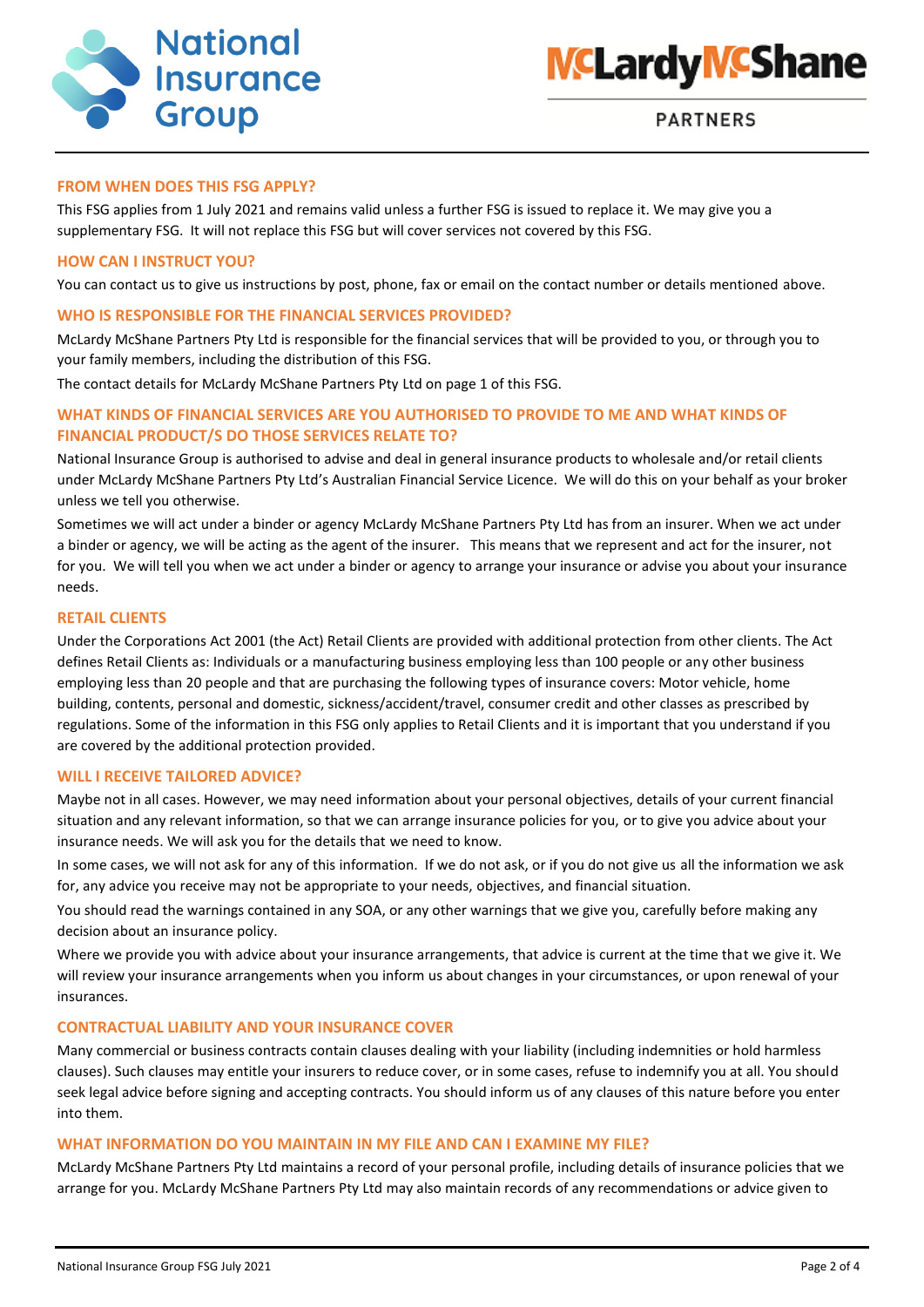



you. McLardy McShane Partners Pty Ltd will retain this FSG and any other FSG given to you as well as any SOA or PDS that we give or pass on to you for the period required by law.

McLardy McShane Partners Pty Ltd is and we are committed to implementing and promoting a privacy policy, which will ensure the privacy and security of your personal information. A copy of our privacy policy is available on request. If you wish to look at your file, please ask us and we will arrange for you to do so.

## **HOW WILL I PAY FOR THE SERVICES PROVIDED?**

Payment for the services we provide you are payable directly to McLardy McShane Partners Pty Ltd. For each insurance product, the insurer will charge a premium that includes any relevant taxes, charges, and levies. McLardy McShane Partners Pty Ltd often receive a payment based on a percentage of this premium (excluding relevant taxes, charges, and levies) called commission, which is paid to McLardy McShane Partners Pty Ltd by the insurers. In some cases, you will also be charged a fee. These will all be shown on the invoice that is sent to you.

You can choose to pay for our services by any of the payment methods set out in the invoice. You are required to pay McLardy McShane Partners Pty Ltd within the time set out on the invoice.

If there is a refund or reduction of your premium as a result of a cancellation or alteration to a policy or based on a term of your policy (such as a premium adjustment provision), we will retain any fee we have charged you. We will also retain commission depending on our arrangements with the insurer or charge you a cancellation fee equal to the reduction in commission.

When you pay us your premium it will be banked into McLardy McShane Partners Pty Ltd's trust account. McLardy McShane Partners Pty Ltd will retain the commission from the premium you pay us and remit the balance to the insurer in accordance with McLardy McShane Partners Pty Ltd 's arrangements with the insurer. McLardy McShane Partners Pty Ltd will earn interest on the premium while it is in their trust account or McLardy McShane Partners Pty Ltd may invest the premium and earn a return. McLardy McShane Partners Pty Ltd will retain any interest or return on investment earned on the premium.

#### **HOW ARE ANY COMMISSIONS, FEES OR OTHER BENEFITS CALCULATED FOR PROVIDING FINANCIAL SERVICES?**

McLardy McShane Partners Pty Ltd 's commission will be calculated based on the following formula: **X = Y% x P**  In this formula:

X = McLardy McShane Partners Pty Ltd 's commission

Y% = the percentage commission paid to McLardy McShane Partners Pty Ltd by the insurer.

McLardy McShane Partners Pty Ltd 's commission varies between 0 and 35%.

P = the amount you pay for any insurance policy (less any government fees or charges included in that amount).

National Insurance Group will receive 90-95% of McLardy McShane Partners Pty Ltd 's commission.

National Insurance Group may charge a fee for service as well as, or instead of commission. The fee charged will depend on the complexity and level advice sought and provided, and the time spent on your insurance needs. The fee will be shown on the invoice that we send to you.

Occasionally we pay commissions, fees or benefits to others who refer you to us or refer us to an insurer. If we do, we will pay commissions to those people out of our commission or fees (not in addition to those amounts), in the range of 0% to 50%.

Our employees that will assist you with your insurance needs will be paid a market salary. They may receive bonuses payable based on performance criteria.

If we give you personal advice, we will inform you of any fees, commission or other payments we, our associates or anyone referring you to us (or us to any insurer) will receive in relation to the policies that are the subject of the advice. See below for information on the Steadfast association and commission.

# **DO YOU HAVE ANY RELATIONSHIPS OR ASSOCIATIONS WITH THE INSURERS WHO ISSUE THE INSURANCE POLICIES OR ANY OTHER MATERIAL RELATIONSHIPS?**

McLardy McShane Partners Pty Ltd is a Steadfast Group Limited (**Steadfast**) Network Broker. As a Steadfast Network Broker, McLardy McShane Partners Pty Ltd has access to member services including model operating and compliance tools, procedures, manuals and training, legal, technical, HR, contractual liability advice and assistance, group insurance